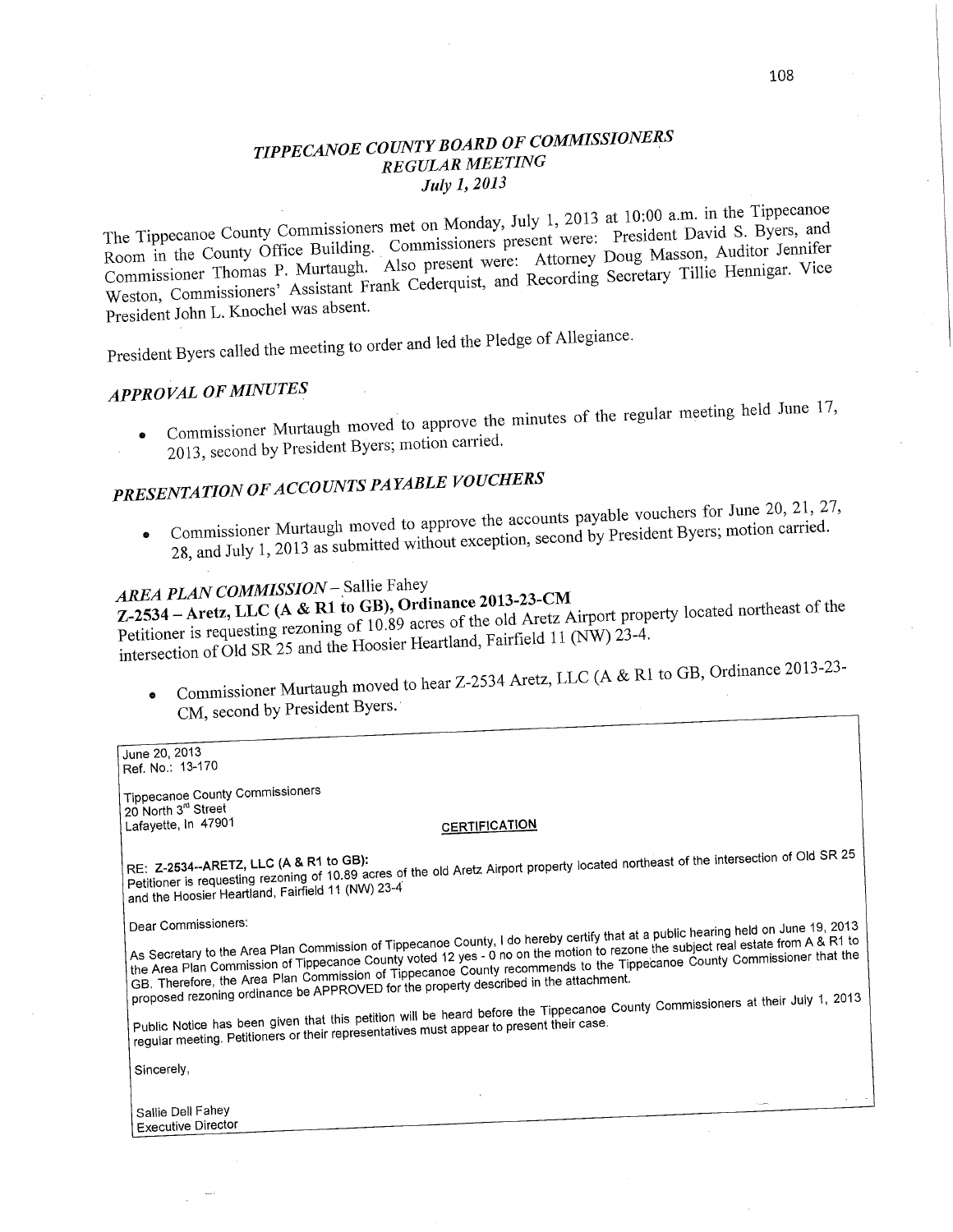Mike Wilson, representing the petitioner, stated the Area Plan Commission approved the rezone from A and R1 to GB. He requested approval from the Commissioners.

President Byers invited public comment in favor of or opposed to the Ordinance.

Adam Lawson - 2528 Mar Ruth Drive, Lafayette 47905, said he supports the petition to rezone to General Business with the special exception. He believes it is the right balance of what is needed in the community to grow the

Commissioner Byers thanked Mr. Wilson and Mr. Withers for listening 'to the neighborhood, delaying their plans, withdrawing the first request, and resubmitting. Their cooperation is appreciated.

Auditor Weston recorded the **vote.** 

Byers Aye Murtaugh Aye

Ordinance 2013-23-CM passed 2-0.

# UZO *AMENDMENT #* 77 — *EXTENDING* THE DA TE FOR ELE VA *TING EXISTING RESIDENCES* ' IN THE *FLOOD PLAIN* — *ORDINANCE 2013-24-CM*

An **amendment** to the Unified Zoning Ordinance **that** changes the deadline date for elevating existing residences in the FP zone from July 1, 2013 to December 31, 2013.

0" Commissioner Murtaugh moved to hear UZO **Amendment** #77, Ordinance 2013-24-CM, second by President Byers.

**June** 20, 2013 Ref. No.: **13-161** 

**Tippecanoe County Commissioners** 20 N. 3"1 **Street Lafayette** IN 47901

#### **CERTIFICATION**

RE: UZO AMENDMENT #77--EXTENDING THE DATE FOR ELEVATING EXISTING RESIDENCES IN THE FLOOD PLAIN:<br>An amendment to the Unified Zoning Ordinance that changes the deadline date for elevating existing residences in the FP zone<br>f

Dear **Commissioners:** 

As Secretary to the Area Plan **Commission** of **Tippecanoe** County. **I** do hereby **certify** that at a **pubflc** hearing held on **June** 19,2013, Uni the Area Plan Commission of Tippecanoe County voted 12 yes - 0 no on the motion to approve the enclosed amendment to the<br>Unified Zoning Ordinance. Therefore, the Area Plan Commission of Tippecanoe County recommends to the

Sincerely, *'* 

Sallie Dell **Fahey** Executive Director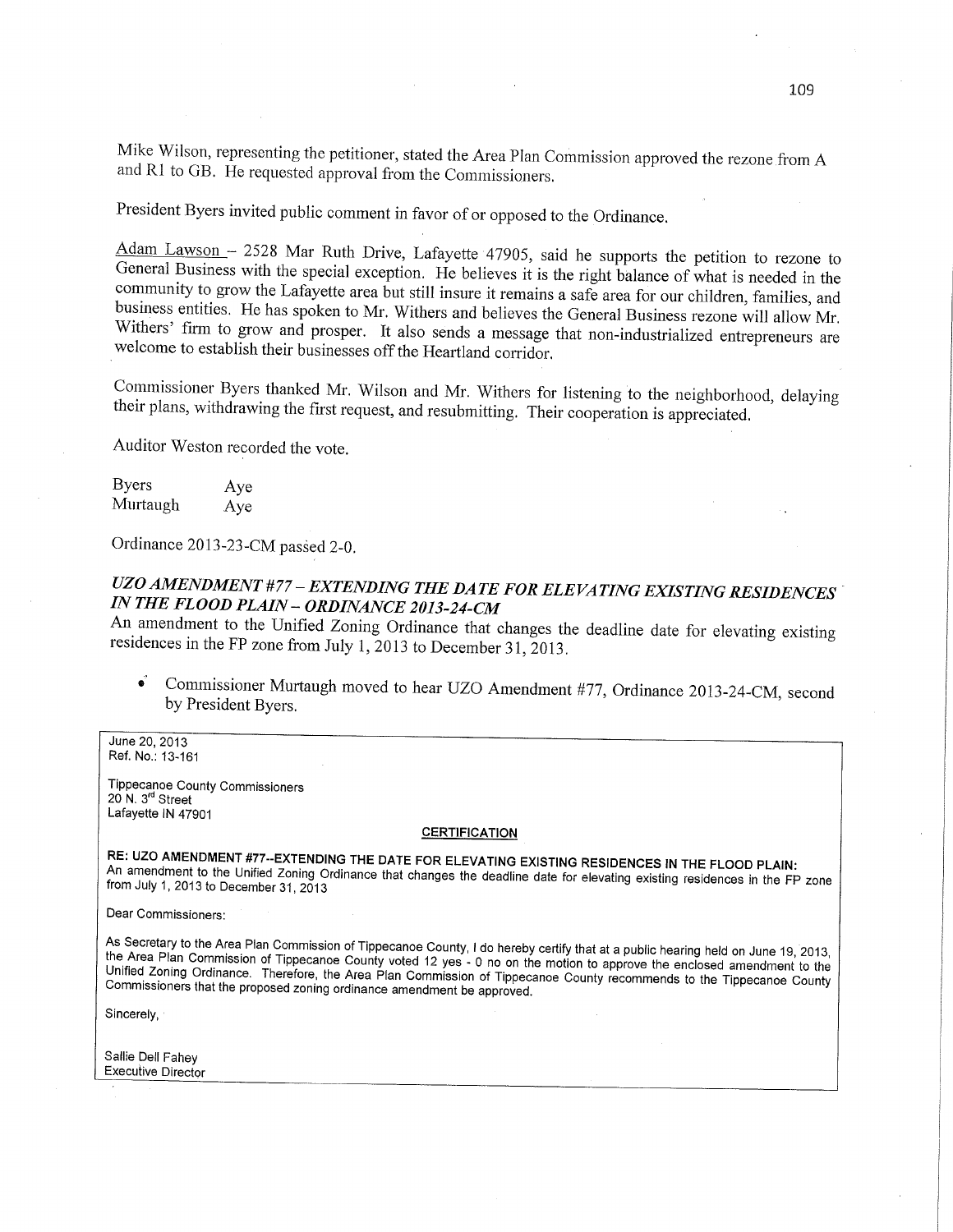AFC Director Fahey said the purpose of the amendment is to extend the sunset date for elevating existing structures in the flood plain. Today is the day it sunsets and the Ordinance will extend it to December 31, 2013, allowing time for staff and the Ordinance Committee to revisit the efficacy and need for the ability to elevate. Four or five residents have elevated their homes. President Byers said the main reason ' for the extension is there are residents who would like to raise their homes but do not have proof of **flood**  damage. The plan is to change and be proactive versus reactive. Director Fahey said the Ordinance Committee will be discussing changing the plan and the extension will allow time to do so.

President Byers invited public comment in favor of or opposed to the Ordinance. There were none.

Auditor Weston recorded the vote.

Byers Aye Murtaugh Aye

Ordinance 2013—24-CM passed 2-0.

#### *HIGHWAY—* Opal Kuhl **' Ordinance 2013-20-CM** *— Second Reading*  **Vacating Streets** and **'Alleys** in the **Unincorporated Town** of **Americus**

• Commissioner Murtaugh moved to hear Ordinance 2013-20-CM on second reading, second by *'* President **Byers.** 

Highway Director Kuhl **said** the Ordinance vacates streets and alleys in the town of Americus. It passe<sup>d</sup> on the first reading on June 17, 2013. The Ordinance cleans up the plats which were platted over one *\_* hundred years ago where no streets or alleys were established. Several of **them** have sheds or other structures built on them and the Ordinance will make it cleaner for property owners when trying to sell.

President Byers invited public comment in favor of or opposed to the Ordinance. There were none.

Auditor Weston recorded the vote.

Byers Aye Murtaugh Aye

Ordinance 2013-20-CM passed 2-0 on second and final reading.

#### **Permit** to **Close a Road** — **Buckingham Drive**

Director Kuhl presented a permit to close Buckingham Drive for a block party on July 20 from 7:45 a.m. to 4:45 p.m. Buckingham Estates have requested the permit for several years, without problems.

**0** Commissioner Murtaugh moved to approve the permit to close Buckingham Drive as presented, second by President Byers; motion carried.

#### *GRANTS* **—** Laurie Wilson **Permission** to **Accept Grant**

Grant Facilitator Wilson requested permission to accept a grant for TEMA in the amount of \$7,506.72 from the Indiana Department of Homeland Security. The grant will be used to pay for the satellite phone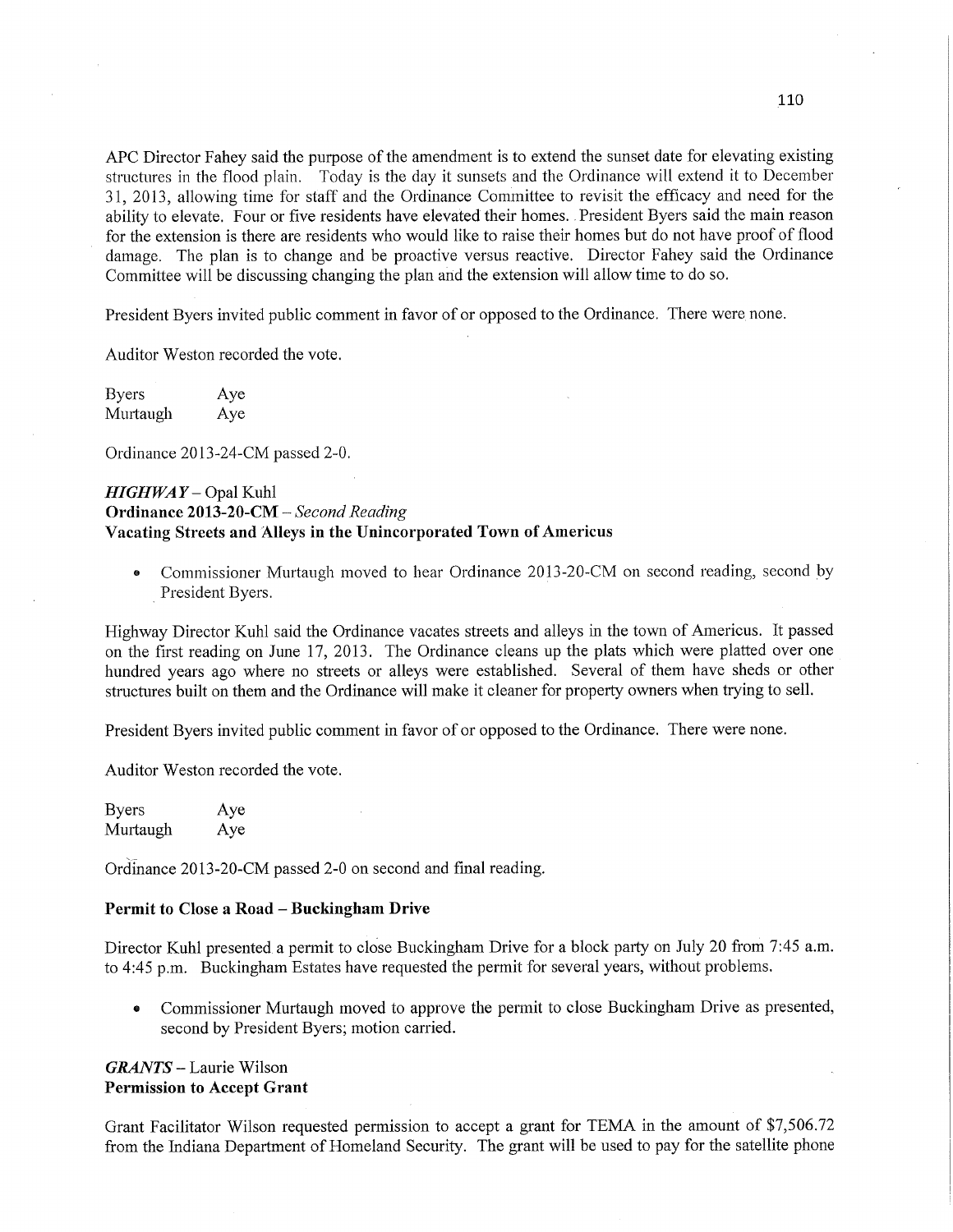$\leq$ 

contract for an additional two years. The grant is new but it is not new funds; it is a decrease of the 2014 District Administrative Coordinator contract that ends 08/31/14.

**0** Commissioner Murtaugh moved to approve permission to accept the grant for TEMA in the amount of \$7,506.72 as presented, second by President Byers; motion carried.

#### Permission to **Apply** for **Grant**

Grant Facilitator Wilson requested permission to apply for a grant for Superior Court 6 in the amount of \$19,380 from the Indiana Supreme Court for the Court Reform Grant to install a projector and viewing screen for jurors and other participants in the courtroom to review evidence and Videos.

**0** Commissioner Murtaugh moved to approve permission to apply for the Superior Court 6 grant in the amount of \$19,3 80 as presented, second by President Byers; motion carried.

Grant Facilitator Wilson requested permission to apply for a grant for CASA in the amount of \$22,768 from the Indiana Criminal Justice Institute for continuation of the Victims of Crime Act (VOCA). The grant will have a \$5,692 match.

• Commissioner Murtaugh moved to approve permission to apply for the CASA grant in the amount of \$22,768 as presented, second by President Byers; motion carried.

Grant Facilitator Wilson requested permission to apply for a grant for Superior Court 3 in the amount of \$9,500 from the Indiana Supreme Court for the Court Reform Grant to purchase additional QUEST licenses for information sharing. The information is shared with the school districts and courts.

**0** Commissioner Murtaugh moved to approve permission to apply for the Superior Court 3 grant in the amount of \$9,500 as presented, second by President Byers; motion carried.

#### ' *CASA* **—** Coleen Hamrick **Sponsorship Agreement** for **Press Conference** at **Courthouse** for Unveiling the Winning Art **Project**

CASA Director Hamrick said the agreement is a follow-up and continuation from the event April 26 in the Courthouse. The event was Very successful with 135 tickets sold and 36 artists entered 51 pieces of art. There are many gifted artists in our community and only one artist was from another area of Indiana. The artwork chosen to represent the Tippecanoe County Courthouse at the State Bar Association building in Indianapolis was by artist Kathryn Clark. The artwork remains in the CASA office until formal presentation. The sponsorship agreement is for a press conference on July 15 at 2:15 p.m. to formally present Ms. Clark as the Winning artist. The press conference will be held outside on the lawn. In the case of inclement weather, the event will move to the second floor of the Courthouse. The local Bar Association will make the presentation.

**0** Commissioner Murtaugh moved to approve the sponsorship agreement for a press conference at the Courthouse for the unveiling of the **winning** art project, second by President Byers; motion carried.

HEALTH/WIC - Ron Cripe/Colleen Batt Agreement for Lactation Education Consultant(s)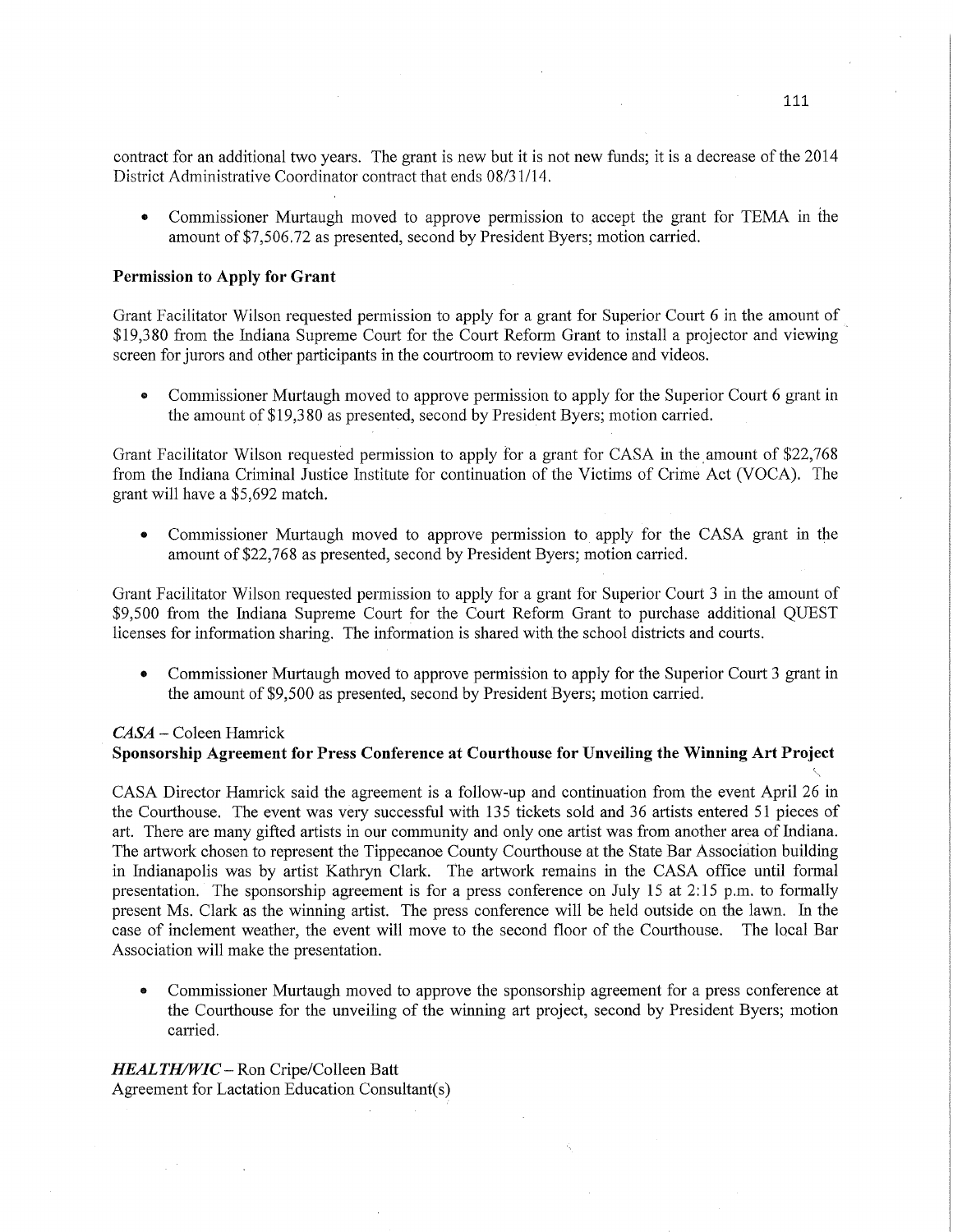Attorney Doug Masson said the term of the agreement extends from October 1, 2012 through September 30, 2013. The former agreement inadvertently expired. The service agreement presented today reinstitutes the agreement, allowing payments for scheduled services through the State Department of Health grant. Auditor Weston said payment has been withheld until a contract was agreed upon and asked if a provision was provided for late fees. Attorney Masson said the late fees were not appropriate; however, if not paid within 15 days of approval by the Commissioners, the balance will accrue interest of 8% per year. *.* 

**0** Commissioner Murtaugh moved to approve the services agreement for the Lactation Education Consultant as presented, second by President Byers; motion carried.

#### *RECORDER —* Oneta Tolle **Lease** Agreement **with Fidlar** Technologies for **Records** Imaging **Software** and **Hardware**

Assessor Tolle said the lease agreement with Fidlar Technologies is a five year renewal. It has been reviewed by legal counsel. Assessor Tolle said the price has not changed from the previous five years agreement.

**0** Commissioner Murtaugh moved to approve the lease agreement with Fidlar Technologies for records imaging software and hardware as presented, second by President Byers; motion carried.

#### *HUMAN RESO URCES/A* UDI TOR **—** Shirley Mennen/Jennifer Weston iSolved **Software Contract**

Human Resources Coordinator Mennen said the agreement is for iSolved Software, a product from Infinisource, the third party administrator for COBRA and **HIPA.** They recently took over Time Force, the time keeping software. **This** contract will take care of payroll, time keeping, and HR applicant tracking; integrating everything. Next year, iSolved software will be used instead of Conexus because it is part of the agreement for the flexible spending administration. The price has been locked in for <sup>a</sup> lifetime. Coordinator Mennen will print the original with changes requested by Attorney Luhman.

**0** Commissioner Murtaugh moved to approve the iSolved Software contract as presented, second by President Byers; motion carried.

#### *MOU- COUNTYPARKAND RECREATIONBOARD DAVIS FERRYBRIDGE SITE*

Attorney Masson said the Memorandum of Understanding is between the Park Board and the Board of Commissioners. The Davis Ferry bridge site has a parking lot in need of upgrading. The land is owned by the Commissioners and maintained by the Park Board. With the Commissioner's approval to move forward, there is a plan in place to pay for improvements.

**0** Commissioner Murtaugh moved to approve the MOU with the Park and Recreation Board for the Davis Ferry Bridge site as presented, second by President Byers; motion carried.

#### *APPLICATION TO VILLA*

**0** Commissioner Murtaugh moved to approve the applications to Tippecanoe Villa for Dallas Hasten Greet and Ronald Lynn Hines, second by President Byers; motion carried. '